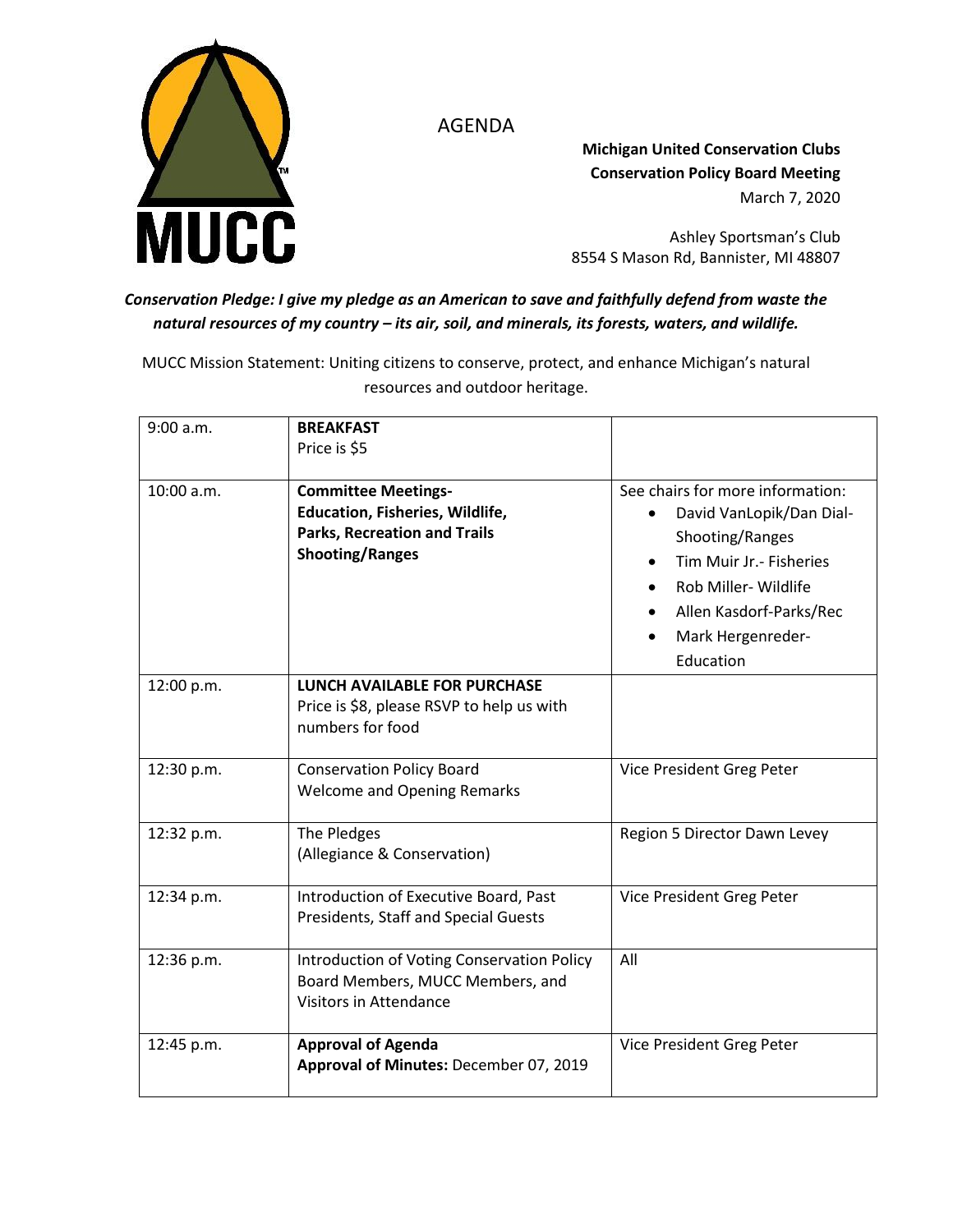| 12:45-1:15 pm  | Keynote Speaker                                            | Doug Craven, Natural Resources                          |
|----------------|------------------------------------------------------------|---------------------------------------------------------|
|                |                                                            | Director for Little Traverse Bay                        |
|                |                                                            | <b>Bands of Odawa Indians</b>                           |
| 1:15-1:30 p.m. | <b>Questions and Answers</b>                               | All                                                     |
|                |                                                            |                                                         |
| 1:30-2:00 p.m. | <b>DNR/NRC Updates</b>                                     | Chad Fedewa, Wildlife Biologist                         |
| 2:00-2:15 p.m. | <b>Policy Committee Reports</b>                            | Education, Wildlife, Fisheries,<br>Shooting/Ranges and  |
|                |                                                            | Parks/Rec/Trails                                        |
| 2:15-4:30 p.m. | <b>Emergency and Proposed Resolution</b>                   | Vice President Greg Peter                               |
|                | <b>Discussion</b>                                          |                                                         |
|                | Resolution Read by maker or their                          | Motions that are in order:                              |
|                | designee                                                   | 1. Pass resolution as is on to                          |
|                | Resolution explained by maker or<br>$\bullet$              | 2020 Convention                                         |
|                | their designee                                             | 2. Amend and Pass to                                    |
|                | Without objection, this resolution is<br>٠                 | Convention                                              |
|                | consistent with the mission and                            | 3. Postpone action and refer<br>back to writer (or MUCC |
|                | purpose of MUCC.                                           | Committee) with                                         |
|                | Committee input<br>٠                                       | Comments                                                |
|                | Discussion on the resolution                               |                                                         |
|                | Motion for disposition of the<br>$\bullet$                 |                                                         |
|                | resolution<br>Discussion of the motion                     |                                                         |
|                |                                                            |                                                         |
|                | <b>Proposed Policy Resolutions</b>                         |                                                         |
|                | #H - "Feral Swine Management"<br>٠                         |                                                         |
|                | Submitted by Greg Peter                                    |                                                         |
|                | #Q - "January Whitetail Hunt"<br>٠                         |                                                         |
|                | Submitted by Mike Thorman                                  |                                                         |
|                | #R - "Feral Cats" Submitted by                             |                                                         |
|                | Greg Peter                                                 |                                                         |
|                | #S - " Firearm Transport"                                  |                                                         |
|                | Submitted by Jack Ammerman                                 |                                                         |
|                | #T - "Youth Licenses" Submitted                            |                                                         |
|                | by Chelsea Rod and Gun Club                                |                                                         |
|                | #U - "Firearms on Vehicles"                                |                                                         |
|                | Submitted by Jack Ammerman<br>#V - "Recess in K-5 Schools" |                                                         |
|                | Submitted by Dawn Levey                                    |                                                         |
|                | #W - "Father's Day Free Fishing"                           |                                                         |
|                | Submitted by Tim Muir                                      |                                                         |
|                | #X - "Hunter Orange" Submitted                             |                                                         |
|                | by Bruce Levey                                             |                                                         |
|                | #Y - "Hunting contests" Submitted                          |                                                         |
|                | by Dale Hendershot                                         |                                                         |